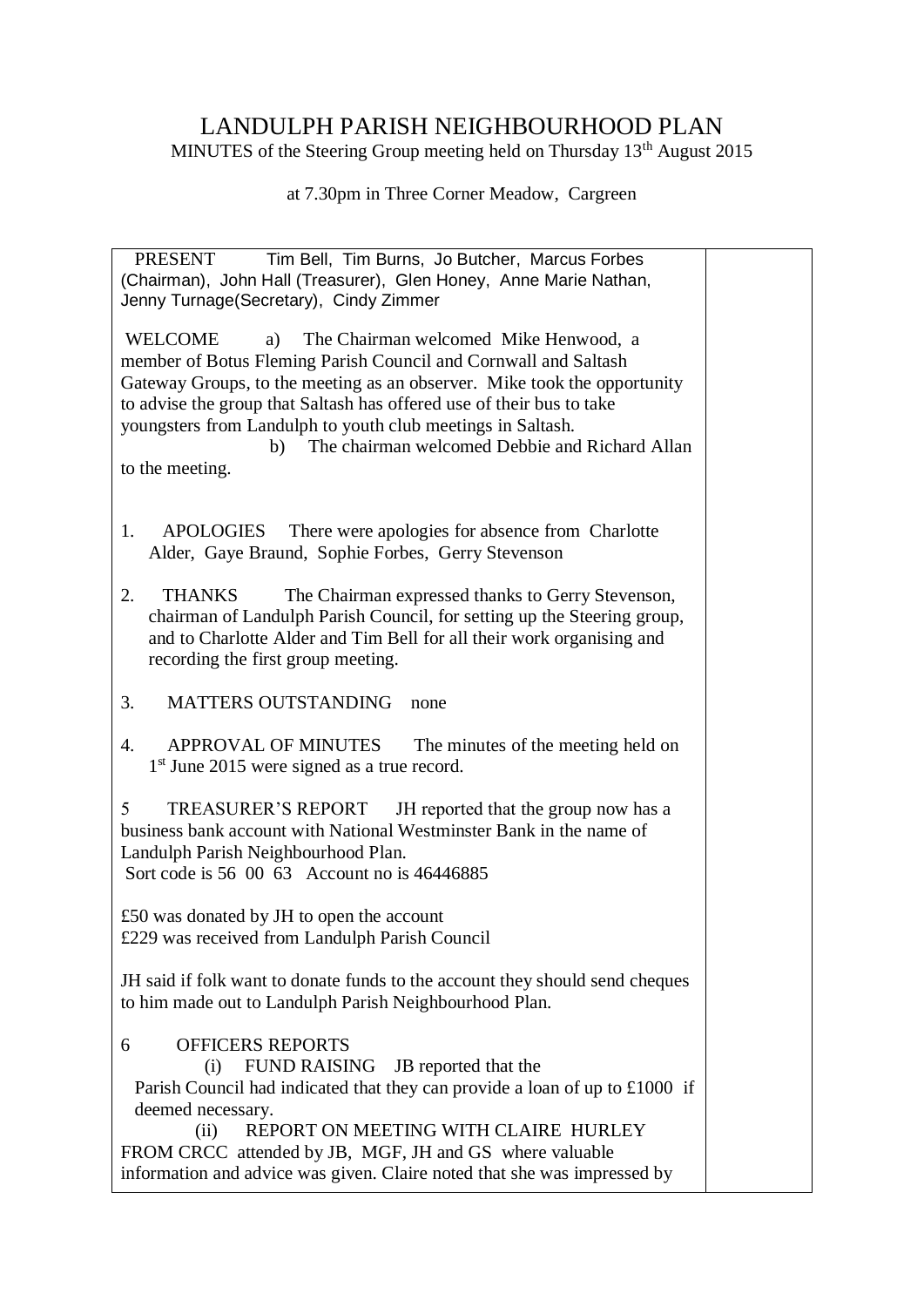| our commitment and progress, gave advice on obtaining grants and lottery<br>(awards for all) money, offered help to collect data from the web, Caradon,<br>AONB etc and prepare the required "Evidence" report. She expected this<br>would involve around 4 days work, charged at £200-300 a day. Claire also<br>said the CRCC could write both the plan and policy if wanted but added that<br>there are other groups who could do this or we could undertake it ourselves.<br>She also highlighted the need for a professional land survey and report,<br>including a sustainability survey, before actual areas are designated for<br>development. GH added there will need to be a mining survey too.<br>Cornwall Council will pay for the final referendum where only those on<br>the electoral roll may vote (ie no under 18s)<br>Two clear points were made "Development will happen whatever"<br>The need to raise awareness.                                                                                                                                                                                                                                                                                                                                                                                                                                                                                                                                                                                                   |                                                                                                                                                                                                           |
|-----------------------------------------------------------------------------------------------------------------------------------------------------------------------------------------------------------------------------------------------------------------------------------------------------------------------------------------------------------------------------------------------------------------------------------------------------------------------------------------------------------------------------------------------------------------------------------------------------------------------------------------------------------------------------------------------------------------------------------------------------------------------------------------------------------------------------------------------------------------------------------------------------------------------------------------------------------------------------------------------------------------------------------------------------------------------------------------------------------------------------------------------------------------------------------------------------------------------------------------------------------------------------------------------------------------------------------------------------------------------------------------------------------------------------------------------------------------------------------------------------------------------------------------|-----------------------------------------------------------------------------------------------------------------------------------------------------------------------------------------------------------|
| PARISH CLUSTER MEETING MGF, MP and GS<br>(iii)<br>had attended the Cluster meeting of representatives from the parishes of<br>Botus Fleming, Landrake, Landulph, Pillaton and St German's where the<br>need for a land survey was stressed as some plans had been rejected by<br>County where no adequate survey was presented.<br>The European rules about estuaries were also discussed.                                                                                                                                                                                                                                                                                                                                                                                                                                                                                                                                                                                                                                                                                                                                                                                                                                                                                                                                                                                                                                                                                                                                              |                                                                                                                                                                                                           |
| CONSULTATION/FOCUS GROUPS TRB has been<br>(iv)<br>preparing for future forums to obtain the views of various local stakeholders<br>on what they feel is wanted in the Parish and what constraints they see.<br>He suggests there should be 3 groups: (1) landowners, tenant farmers and<br>businesses that employ several people or control a large area of land. This<br>group should be identified and sent individual invitations to their meeting.<br>(2) general population aged over 50 or 55<br>) These meetings could be<br>(3) general population aged under 50 or 55<br>) open for folk to choose<br>which to attend.<br>He anticipates each forum will follow the same format; presentation of<br>information about the plan, led discussion to elicit views followed by a<br>written questionnaire on the issues. A report will be compiled gathering<br>together the issues and views of that group to be presented to the Steering<br>Group to help develop the next stage of the Plan.<br>To help devise the parameters for the forums all members are asked to<br>suggest what issues they think should be included eg narrow lanes, to send<br>their ideas to JT by the end of August. JT will pass all suggestions on to<br>TRB who will collate them to produce guidence notes for running the<br>discussions and draft questionaires ready for the forums.<br>TRB also agreed to outline a timescale for the forums together with an<br>estimate of resources needed and possible costs ready for the next meeting. | <b>ALL</b><br>E mail<br>"issues" or<br>"themes"<br>to JT by<br>end of<br>August<br><b>TRB</b><br>prepare<br>timescale<br>and<br>estimates<br>And liaise<br>with Nikki<br>Gill re<br>booking<br><b>LMH</b> |
| JH suggested that members could gain a lot to help them identify issues and<br>themes by looking at other completed Parish plans on the web, especially<br>looking for patterns in the headings used.                                                                                                                                                                                                                                                                                                                                                                                                                                                                                                                                                                                                                                                                                                                                                                                                                                                                                                                                                                                                                                                                                                                                                                                                                                                                                                                                   | <b>TCB</b>                                                                                                                                                                                                |
| <b>COMMUNICATIONS</b><br>The meeting noted the update<br>(v)<br>produced by GS that appeared in the latest newsletter and agreed to try and                                                                                                                                                                                                                                                                                                                                                                                                                                                                                                                                                                                                                                                                                                                                                                                                                                                                                                                                                                                                                                                                                                                                                                                                                                                                                                                                                                                             | Prepare<br>newsletter<br>updates                                                                                                                                                                          |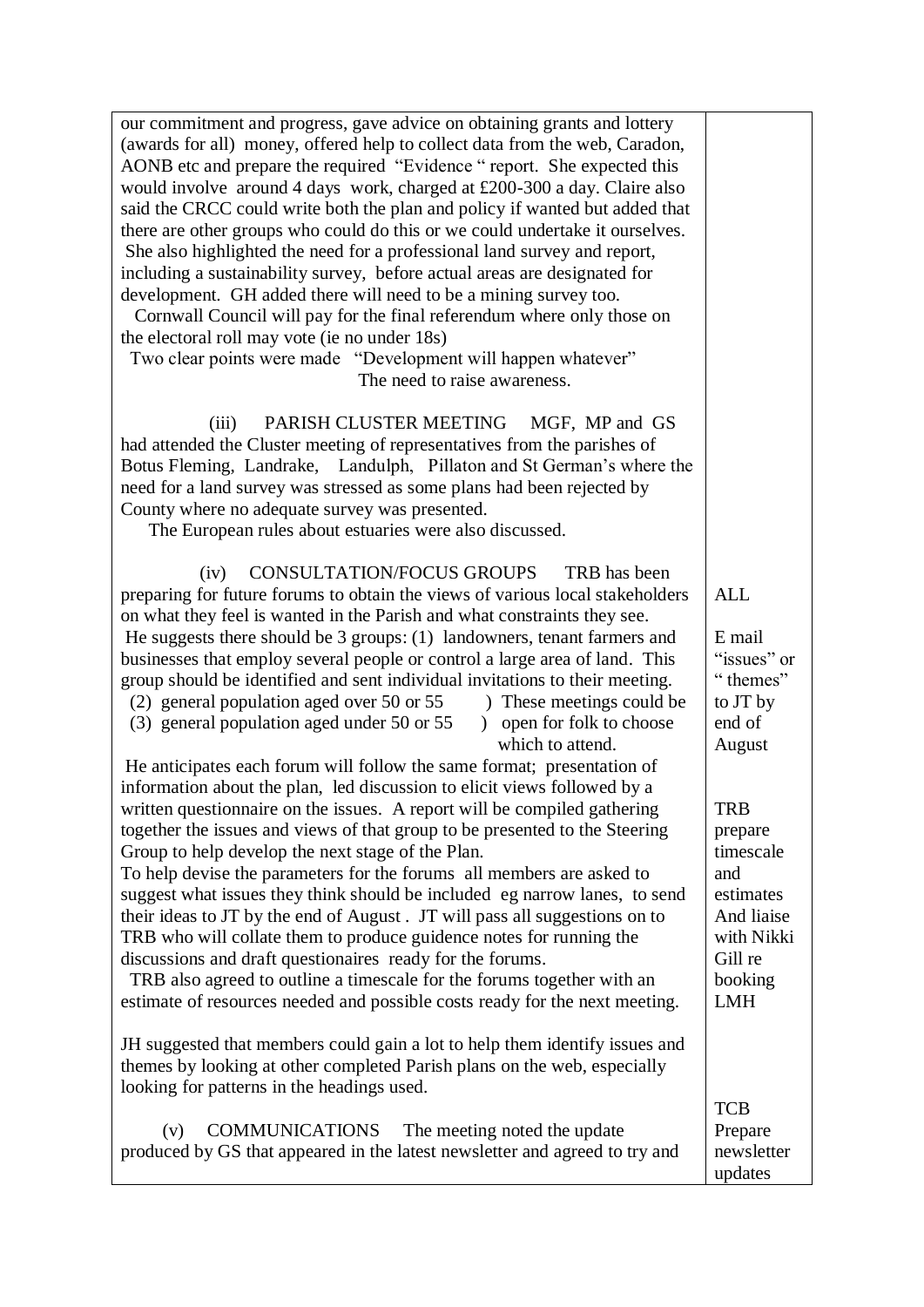| produce regular such updates in each future issue. TCB offered to undertake<br>this task. | TCB and     |
|-------------------------------------------------------------------------------------------|-------------|
|                                                                                           | JH examine  |
| There was a short discussion on the need or not for a "Plan" web site.                    | other web   |
| TCB and JH agreed to look into the advisability and cost of setting up a                  | sites       |
| dedicated web site for the LPNP or sharing the Parish Council web site.                   | JH talk to  |
| They also agreed to examine other paris plan web sites namely Rame                        | PC re joint |
| Penninsular and Downderry.                                                                | use of PC   |
|                                                                                           | site        |
| <b>7 DECISIONS SO FAR</b>                                                                 |             |
| To adopt the constitution with the agreed amendment re<br>1<br>numbers.                   |             |
| $\overline{2}$<br>JB to take appropriate decisions and action on grant<br>application.    |             |
| 3<br>All members to gather ideas on the issues and themes to                              |             |
| guide the forum meetings and e mail to JT by the end of August.                           |             |
| TCB and JH to examine at least 2 local plan web sites, the<br>4                           |             |
| possibility of sharing Landulph PC site and the viability of creating an                  |             |
| independent site.                                                                         |             |
| TCB to include details of our bank account in the next<br>5                               |             |
| newsletter to allow for future donations.                                                 |             |
|                                                                                           |             |
| 8<br><b>WHAT NEXT/RECAP</b>                                                               |             |
| 1 Formulate aims and objectives of group.                                                 |             |
| 2 Creation of smaller working committees with specific roles                              |             |
| both the above based on various expected reports about outline plans for the              |             |
| group forums, lists of themes and issues, information from other plan web                 |             |
| sites.                                                                                    |             |
|                                                                                           | <b>GH</b>   |
| 9<br><b>ANY OTHER BUSINESS</b><br>GH advised that he is a qualified                       | investigate |
| surveyor so can offer advice re future land survey. He agreed to delve into               | land        |
| what exactly is involved in this process.                                                 | survey.     |
| TRB suggested we should look at the old plans and                                         |             |
| Parish/district/county information already held re housing needs in the                   |             |
| parish.                                                                                   |             |
| GH reminded the group that there is an imminent planning                                  | <b>MGF</b>  |
| application for around 40 houses on land adjacent to Rosehill and asked if                | contact C.  |
| we could/should respond in any way. MGF offered to contact Claire Hurley                  | Hurley for  |
| informally to discuss possible appropriate responses. Meantime members                    | advice      |
| should monitor the county planning site to be aware of developments.                      |             |
|                                                                                           |             |
| Monday $14th$ September 2015<br>DATE OF NEXT MEETING<br>10                                | GH to book  |
| 7.30pm in Cargreen Yacht Club.                                                            | venue       |
|                                                                                           |             |
|                                                                                           |             |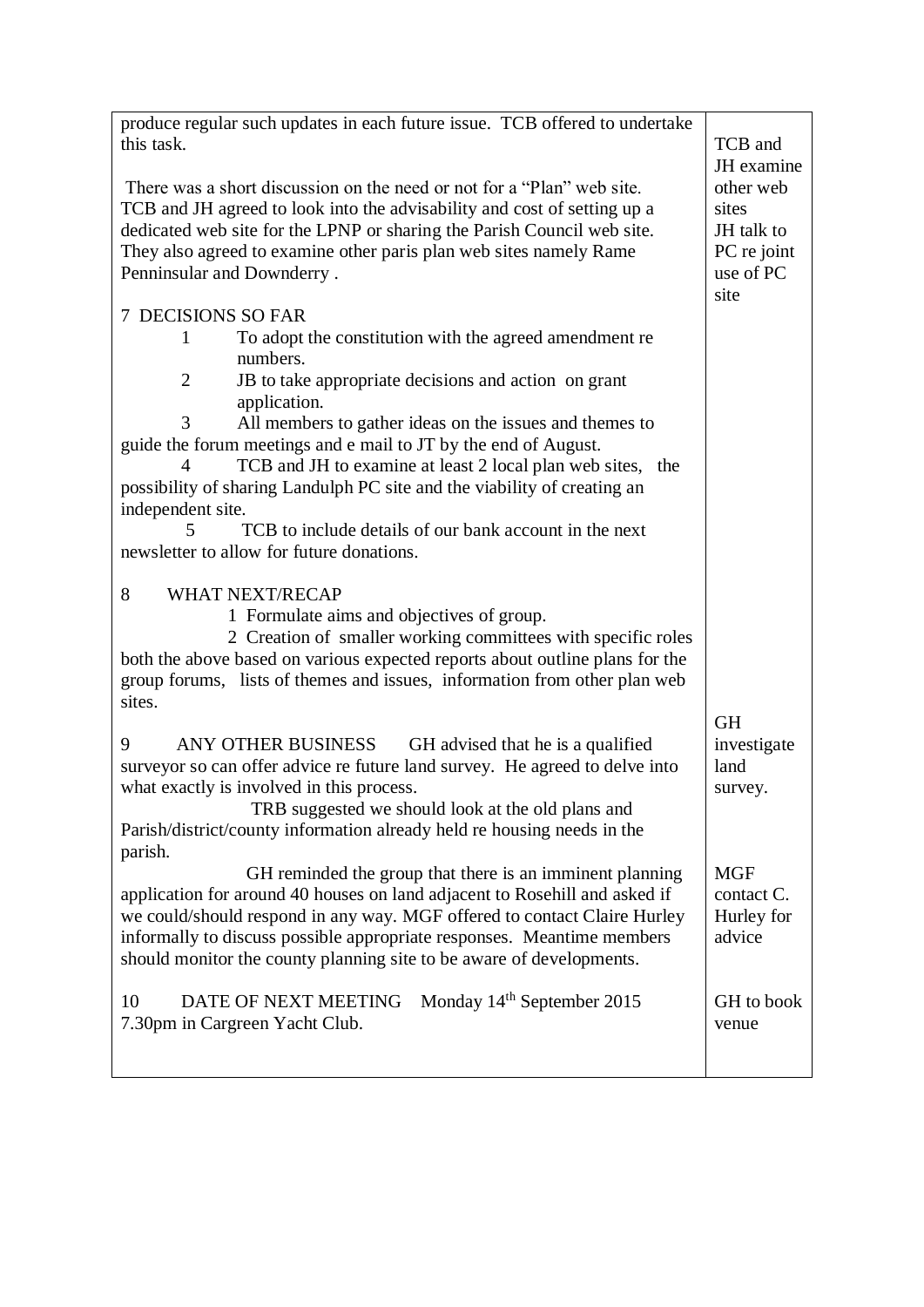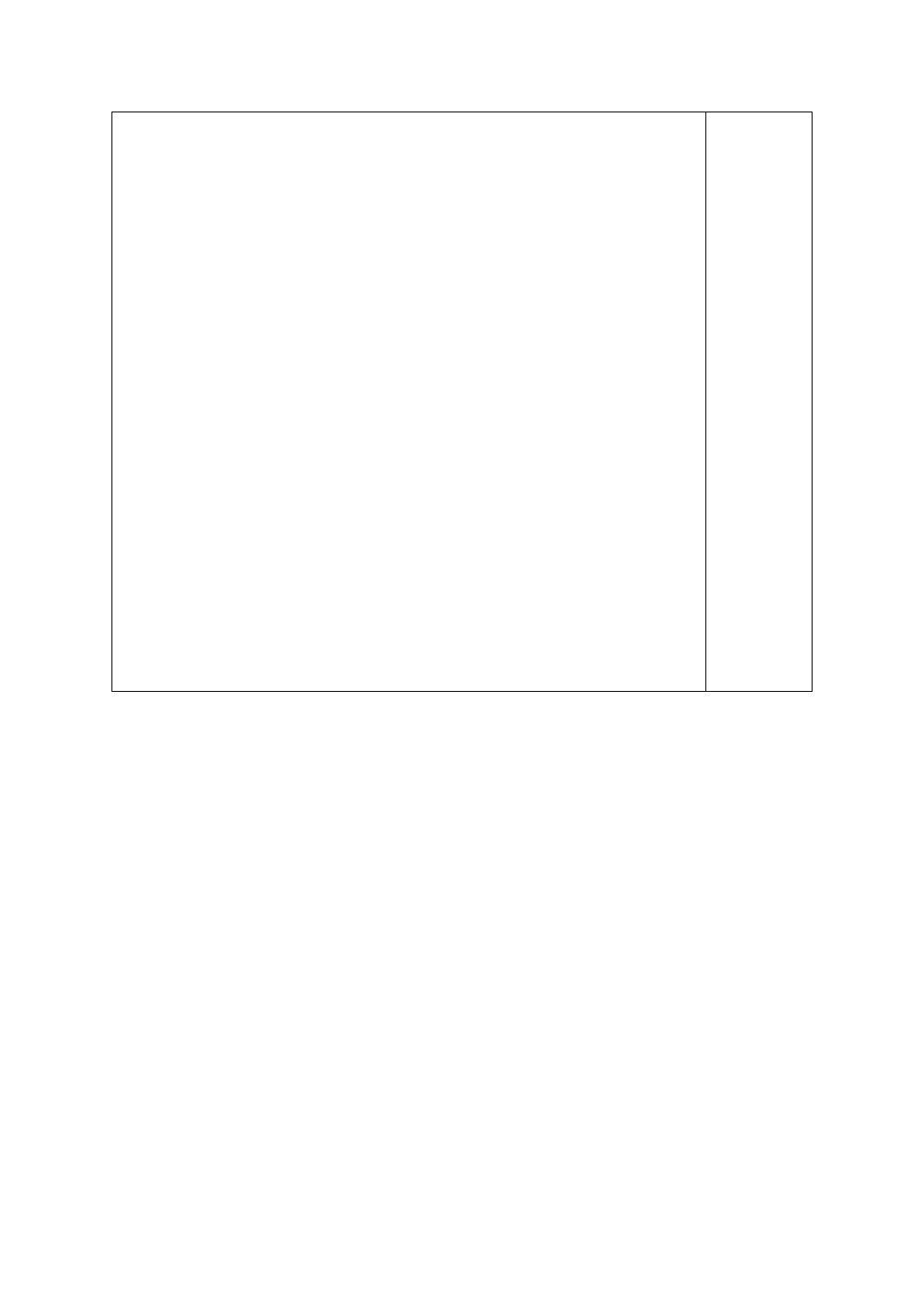